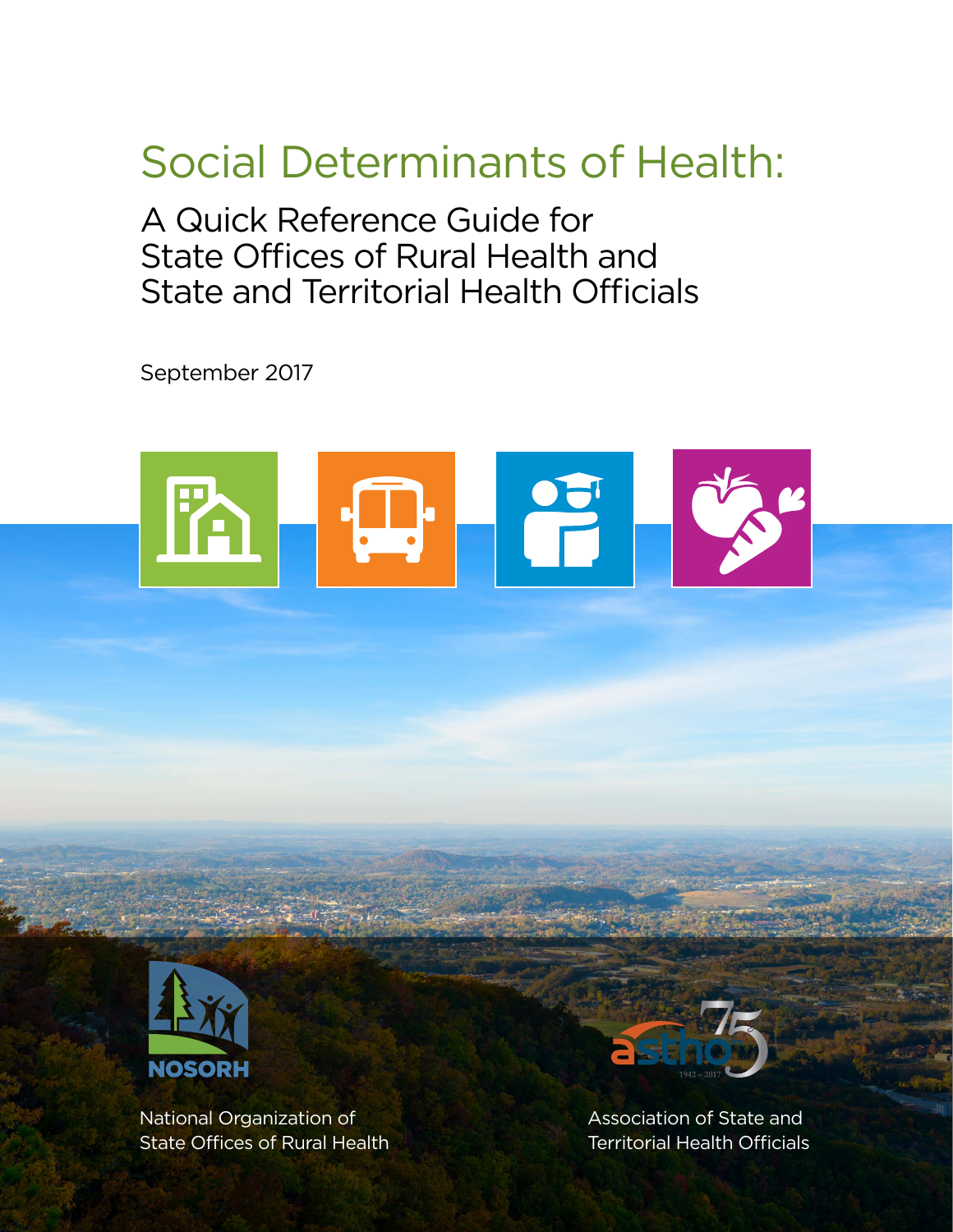## Social Determinants of Health:

A Quick Reference Guide for State Offices of Rural Health and State and Territorial Health Officials

There are many factors which influence the health of people living and working in rural America: access to care, genetics, relationships with friends and family, environment, and a wide variety of social determinants of health. While the focus of many rural health programs is on the delivery of healthcare services, research has shown that 20 percent of an individual's health is attributed to healthcare, 30 percent to health behaviors, and the remaining 50 percent related to socioeconomic or environmental factors.<sup>1</sup>

The broad ranging and life-long impact of these determinants creates unique challenges for rural communities, educators, health providers, public health, and other human service agencies who serve people in rural areas. Armed with information on programs and resources, state offices of rural health (SORH) and state and territorial health officials (S/THO) can collaborate and plan programs with national, state, regional, and local stakeholders to grow healthy communities and reduce healthcare costs by addressing these determinants.

Determinants of health are defined by the [Healthy People](https://www.healthypeople.gov)  [2020](https://www.healthypeople.gov) initiative as the "range of personal, social and environmental factors that influence health status."2 As a component of the determinants of health, social determinants of health (SDOH) are "the social factors and physical conditions of the environment in which people are born, live, learn, play, work, and age."3 SORH and S/THO should understand that poverty is one of the major underlying contributing factors to SDOH in rural areas and that when compared to those residing in metro areas, rural Americans

#### PREPARED BY:



National Organization of State Offices of Rural Health



Association of State and Territorial Health Officials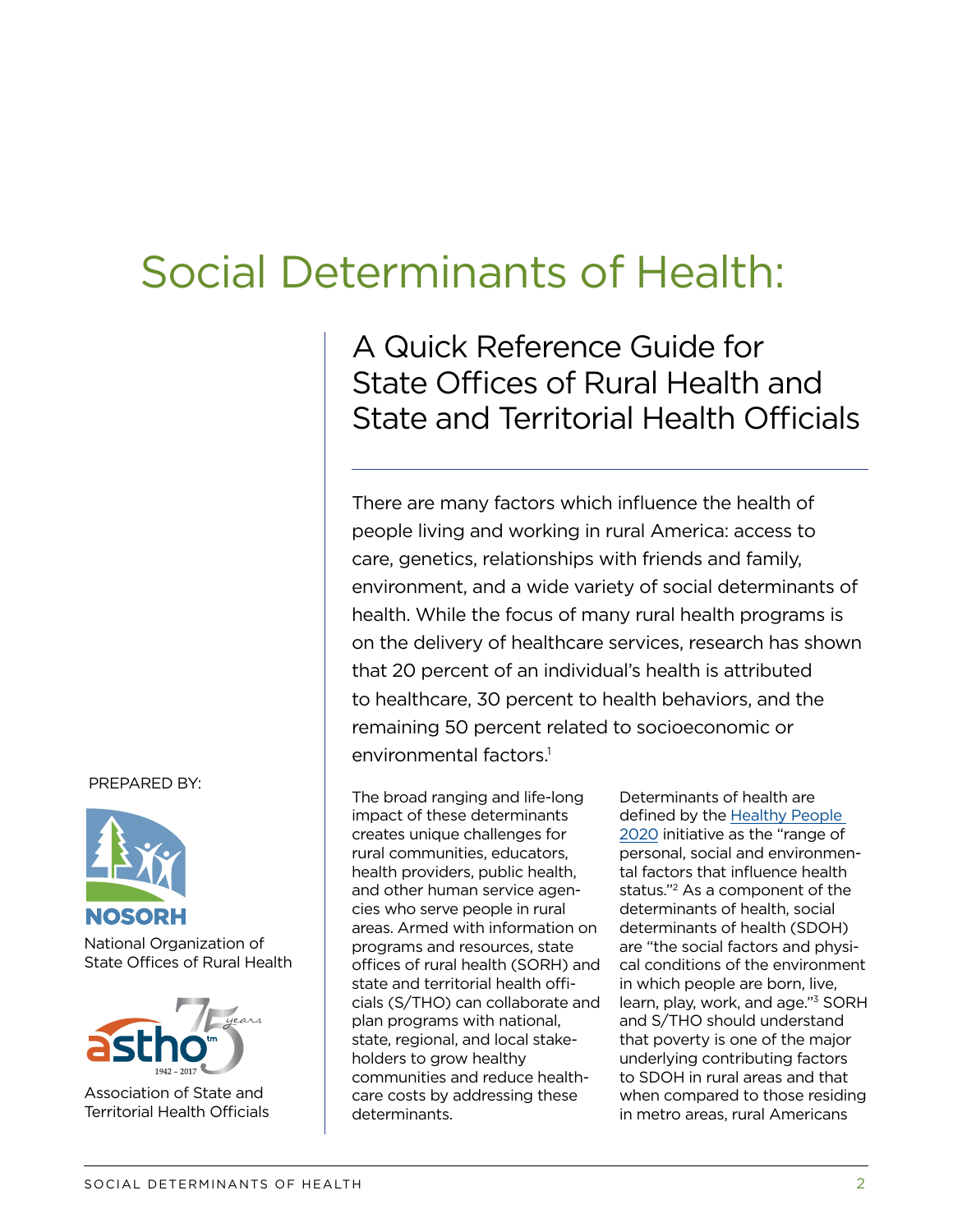are more likely to live in poverty and to have incomes below 400 percent of the federal poverty  $level.<sup>4</sup>$ 

#### The [Rural Health Information Hub](https://www.ruralhealthinfo.org/topics/social-determinants-of-health)

provides a complete guide to understanding how rural populations are impacted by poverty, how they are different, and how social determinants are different in rural areas. A snapshot of rural populations (Table 1) illustrates some of the demographic differences and other indicators relating to SDOH in rural areas.

Four determinants have been selected for review for this guide: housing, transportation, education and food insecurity. There are a wide variety of other SDOH that also have deep and longterm potential to improve or harm human health and wellbeing, such as occupational safety and environmental health. The four selected for this guide are only a sampling of SDOH for rural populations and provide some focal points on which S/THO and SORH may wish to begin to explore initiatives to improve the health of rural populations. Addressing the social determinants of health requires S/THO and SORH to look beyond the traditional view of public health and rural health, and to grow partnerships with non-healthcare providers to improve the health of rural people in small towns across the nation.

This guide has been developed through a partnership between the Association of State and Territorial Health Officials (ASTHO) and the National Organization of State Offices of Rural Health (NOSORH) to provide a quick, general reference and introduction to a range of national resource organizations and some examples of state work to address SDOH.

SORH and S/THO can use this guide to identify the range of national organizations engaged in addressing SDOH, and opportunities for collaboration or replication of programs to address SDOH. This list of organizations provided is only a sampling and provides a starting point to scan the possibilities for potential partners and programs.

#### TABLE 1:

Rural and Urban Demographics, 2010-2011, unless otherwise noted

| Demographic indicator                                                     | Rural    | Urban    |
|---------------------------------------------------------------------------|----------|----------|
| Percentage of population                                                  | 19.3%    | 80.7%    |
| Number of physicians per 10,000 people                                    | 13.1     | 31.2     |
| Population aged 65 and older                                              | 18%      | $12\%$   |
| Average per capita income                                                 | \$45,482 | \$53.657 |
| Non-Hispanic white population (2016) <sup>5</sup>                         | 78.4%    | 58.4%    |
| Adults who describe<br>health status as fair/poor                         | 19.5%    | 15.6%    |
| Percentage covered by Medicaid                                            | 16%      | 13%      |
| Unless otherwise noted, information in this table is from the 2014 Update |          |          |

of the Rural-Urban Chartbook.<sup>6</sup>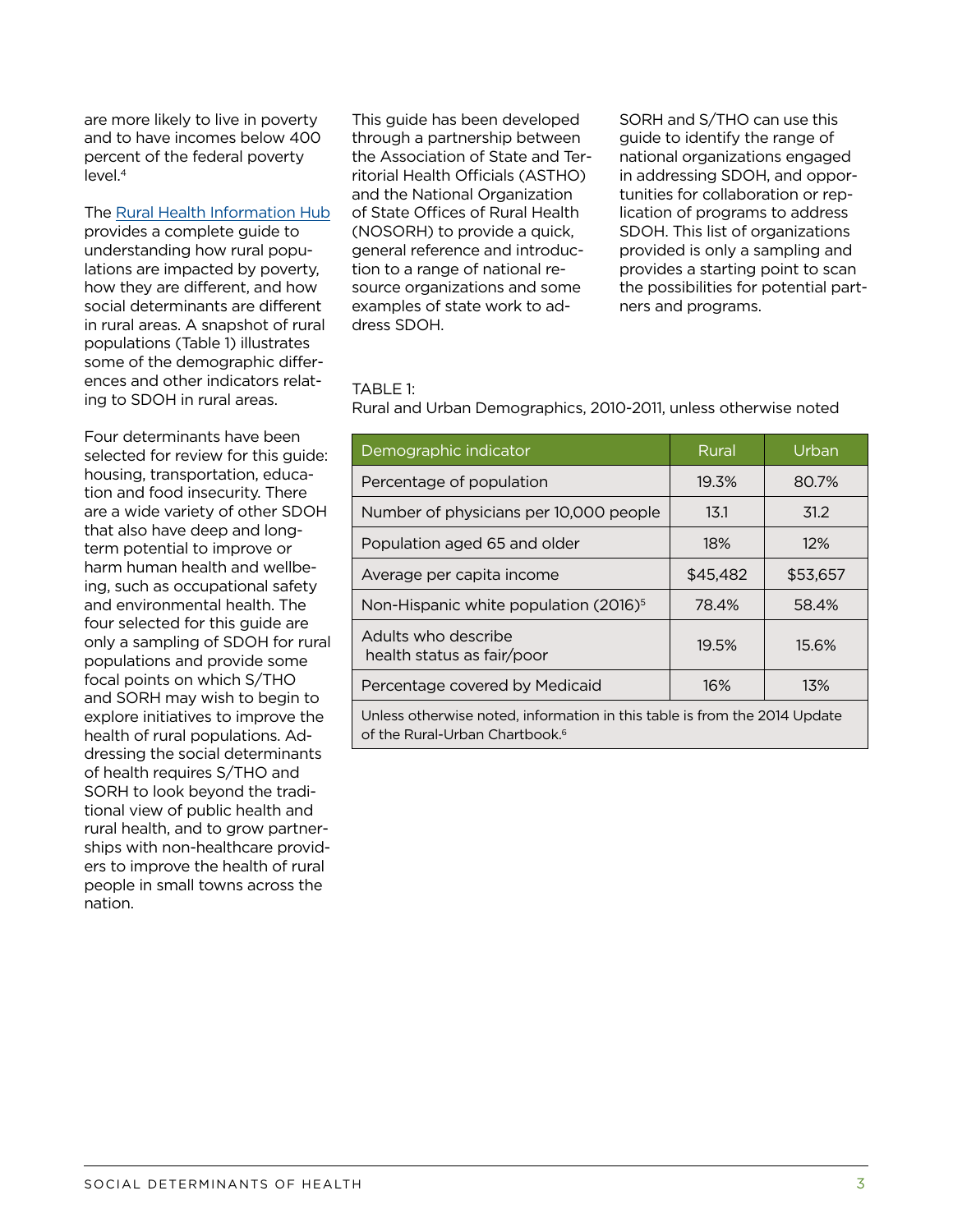

### HOUSING

A growing body of scientific evidence shows that low-quality or inadequate housing can harm the health of individuals. Health risks associated with poor housing include: respiratory and cardiovascular diseases from indoor air pollution, illness and deaths from

temperature extremes, accelerated spread of communicable diseases, and risks of at-home injuries.<sup>7</sup> As a component of SDOH, housing is not limited to simply access to housing, but includes adequate housing that protects occupants from harms such as tobacco smoke and radon.





World Health Organization's [Developing guidance for](http://www.who.int/hia/house_report.pdf?ua=1")  [health protection in the built](http://www.who.int/hia/house_report.pdf?ua=1")  [environment](http://www.who.int/hia/house_report.pdf?ua=1")  [mitigation and adaptation](http://www.who.int/hia/house_report.pdf?ua=1")  [responses](http://www.who.int/hia/house_report.pdf?ua=1")

[HUD Office of Policy](https://www.huduser.gov/portal/about/pdrabout.html)  [Development and Research](https://www.huduser.gov/portal/about/pdrabout.html)

ASHA's [Where You Live](http://www.whereyoulivematters.org/)  **[Matters](http://www.whereyoulivematters.org/)** 

NLIHC's [Resource Library](http://nlihc.org/library)

NCSHA's [Resource Archive:](https://www.ncsha.org/resources/list/2738)  [Housing Research and](https://www.ncsha.org/resources/list/2738)  [Analysis](https://www.ncsha.org/resources/list/2738)



NATIONAL LEVEL **INITIATIVES** 

**HUD's Healthy Home** [Program](https://portal.hud.gov/hudportal/HUD?src=/program_offices/healthy_homes/hhi) Focusing on mold, lead, allergens, asthma, carbon monoxide, home safety, pesticides, and radon

[HUD's Smoke-Free Public](https://www.gpo.gov/fdsys/pkg/FR-2016-12-05/pdf/2016-28986.pdf)  [Housing Final Rule](https://www.gpo.gov/fdsys/pkg/FR-2016-12-05/pdf/2016-28986.pdf)

[CDC's Healthy Homes](https://www.cdc.gov/nceh/lead/healthyhomes.htm)  [Program](https://www.cdc.gov/nceh/lead/healthyhomes.htm) Focusing on lead, allergens, radon, and substandard housing

National Healthy Homes Workgroup's [strategy on](https://portal.hud.gov/hudportal/documents/huddoc?id=Strategy_for_Action.pdf)  [healthy homes](https://portal.hud.gov/hudportal/documents/huddoc?id=Strategy_for_Action.pdf)

[Interagency Council on](https://www.usich.gov/about-usich/council)  [Homelessness](https://www.usich.gov/about-usich/council)

[NCSHA Rural Housing and](https://www.ncsha.org/advocacy-issues/rural-housing)  [Economic Development](https://www.ncsha.org/advocacy-issues/rural-housing)  [program](https://www.ncsha.org/advocacy-issues/rural-housing)

[U.S. Department of](https://www.rd.usda.gov/about-rd/agencies/rural-housing-service)  [Agriculture's \(USDA\) Rural](https://www.rd.usda.gov/about-rd/agencies/rural-housing-service)  [Housing Service](https://www.rd.usda.gov/about-rd/agencies/rural-housing-service)

[Office of Community](https://www.acf.hhs.gov/ocs/programs/liheap)  [Services' Low Income Home](https://www.acf.hhs.gov/ocs/programs/liheap)  [Energy Assistance Program](https://www.acf.hhs.gov/ocs/programs/liheap)  [\(LIHEAP\)](https://www.acf.hhs.gov/ocs/programs/liheap)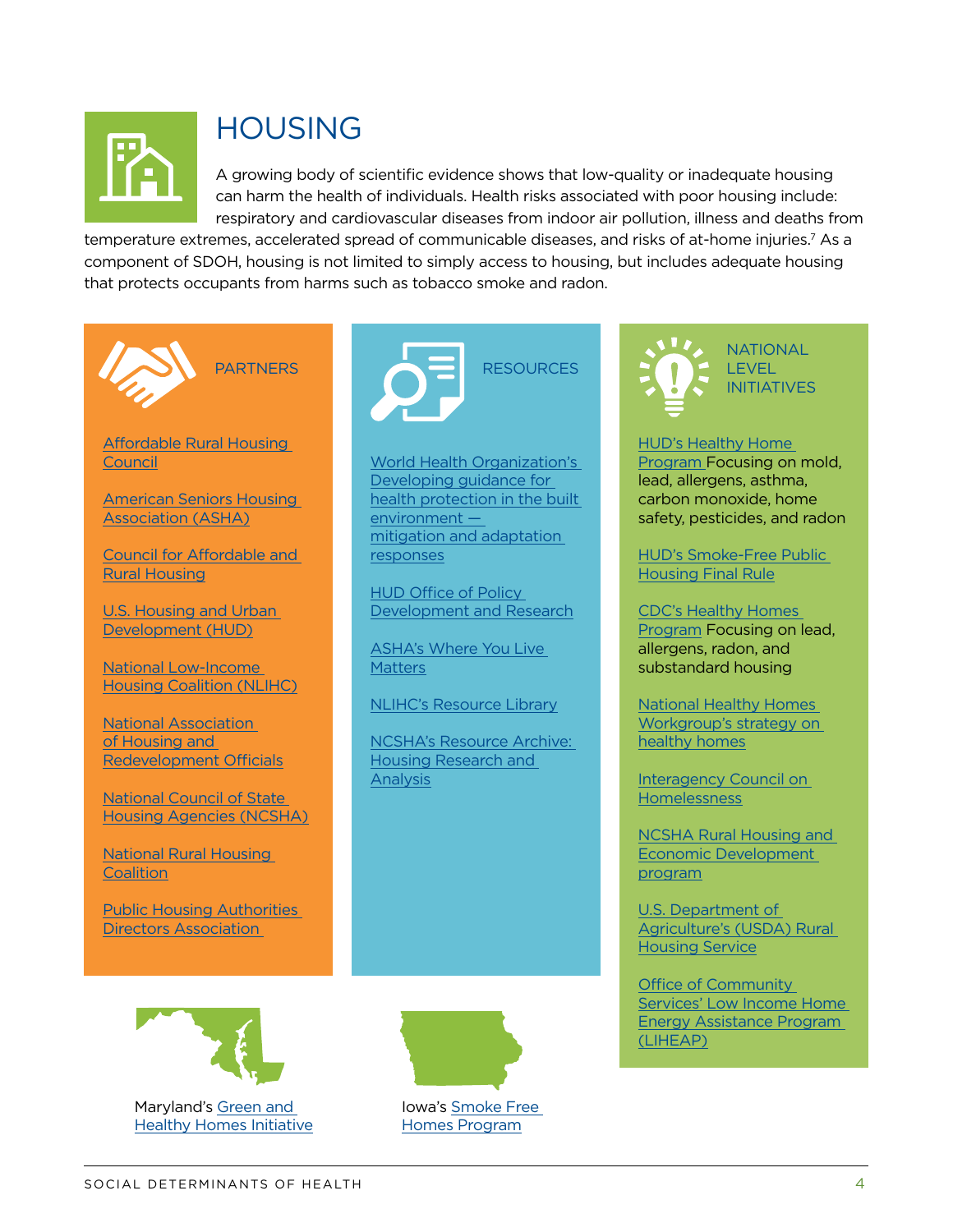

## TRANSPORTATION

Rural Americans travel farther for access to healthcare than their urban counterparts and are more likely to lack access to public transportation to meet their needs.<sup>8</sup> Lack of transportation can have a significant impact on health and on the ability to make healthy

lifestyle choices, such as regular physical activity, access to healthcare, access to steady, well-paying jobs, and ability to purchase healthy foods. According to the 2013 American Housing Survey, only 3.7 percent of rural households utilized public transportation services, compared to 17.3 percent of all American households overall.9 This relative lack of access to public transportation impairs rural America's ability to access goods and services, including healthcare, to which metropolitan communities have more ready access.





Robert Wood Johnson Foundation's (RWJF) [How does transportation](http://www.rwjf.org/en/library/research/2012/10/how-does-transportation-impact-health-.html)  [impact health?](http://www.rwjf.org/en/library/research/2012/10/how-does-transportation-impact-health-.html)

[Rural Transportation Data](http://ruraltransportation.org/category/data/)  [for Regional Planning](http://ruraltransportation.org/category/data/)

U.S. DOT's [Transportation](http://www.transportation.gov/transportation-health-tool)  [and Health Tool](http://www.transportation.gov/transportation-health-tool) Joint effort with CDC, for state by state comparisons

[National Center for Mobility](http://www.nc4mm.org/)  **[Management](http://www.nc4mm.org/)** 

CDC's [Built Environment](https://www.cdc.gov/nccdphp/dch/built-environment-assessment/)  [Assessment Tool and Manual](https://www.cdc.gov/nccdphp/dch/built-environment-assessment/)

YMCA's [Pioneering Healthier](http://www.ymca.net/sites/default/files/pdf/phc-lessons-leading-practices.pdf)  [Communities: Lessons and](http://www.ymca.net/sites/default/files/pdf/phc-lessons-leading-practices.pdf)  [Leading Practices](http://www.ymca.net/sites/default/files/pdf/phc-lessons-leading-practices.pdf)

**NATIONAL LEVEL** INITIATIVES

CDC's [Transportation Health](https://www.cdc.gov/healthyplaces/transportation/hia_toolkit.htm)  [Impact Assessment \(HIA\)](https://www.cdc.gov/healthyplaces/transportation/hia_toolkit.htm)

U.S. DOT's [Rides to](https://www.transit.dot.gov/ccam/about/initiatives)  [Wellness initiative](https://www.transit.dot.gov/ccam/about/initiatives)

[Rural Planning](http://ruraltransportation.org/)  [Organizations of America](http://ruraltransportation.org/)

[Regional Transportation](https://www.planning.dot.gov/focus_rural.asp)  [Planning Organizations](https://www.planning.dot.gov/focus_rural.asp)



Massachusetts' [Healthy](http://www.massdot.state.ma.us/planning/Main/SustainableTransportation/HealthyTransportation/HealthyTransportationCompact.aspx)  [Transportation Compact](http://www.massdot.state.ma.us/planning/Main/SustainableTransportation/HealthyTransportation/HealthyTransportationCompact.aspx)



Arkansas' [Hometown](http://www.healthy.arkansas.gov/programsServices/hometownHealth/Pages/HHI.aspx)  [Health Improvement](http://www.healthy.arkansas.gov/programsServices/hometownHealth/Pages/HHI.aspx)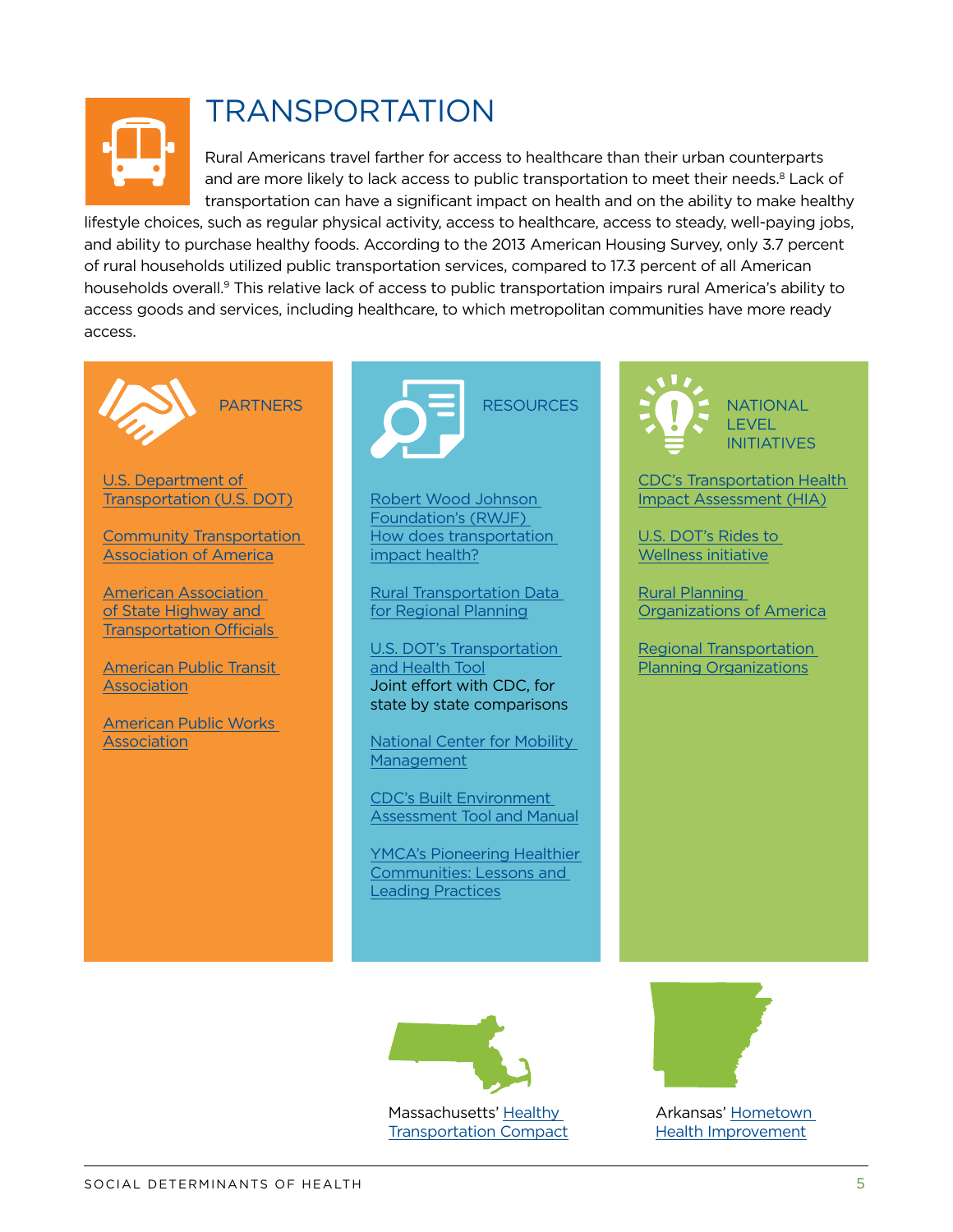

### EDUCATION

Educational attainment has a direct impact on an individual's health, as those with lower education levels are less likely to receive health screenings and prevention services, have higher risks of hospitalization, and have an overall poorer health status.<sup>10</sup> A number of

factors affect rural students' growth, proficiency, and performance in school, which combined with further educational opportunities all impact rural residents' ability to lead healthy, productive adult lives. Additional studies have concluded that a higher educational attainment can also be linked to healthier behaviors, better health outcomes, higher use of preventive healthcare, and an increased life expectancy.<sup>11</sup> This is important for rural America where only 83.6 percent completed high school and 16.4 percent have a bachelor's degree, compared to 86.7 percent and 29.8 percent respectively for the nation.<sup>12</sup>





U.S.ED's [Data and Statistics](https://www2.ed.gov/rschstat/landing.jhtml?src=image) 

SHAPE America's [Explore](http://www.shapeamerica.org/explorePE.cfm)  [Physical Education](http://www.shapeamerica.org/explorePE.cfm) Curriculum and other tools for implementation

RWJF's [Education](http://www.commissiononhealth.org/PDF/c270deb3-ba42-4fbd-baeb-2cd65956f00e/Issue%20Brief%206%20Sept%2009%20-%20Education%20and%20Health.pdf)  [Matters for Health](http://www.commissiononhealth.org/PDF/c270deb3-ba42-4fbd-baeb-2cd65956f00e/Issue%20Brief%206%20Sept%2009%20-%20Education%20and%20Health.pdf) Comprehensive study including additional resources

USDA Economic Research Service's [Rural Education at](https://www.ers.usda.gov/topics/rural-economy-population/employment-education/rural-education/)  [a Glance](https://www.ers.usda.gov/topics/rural-economy-population/employment-education/rural-education/)

Healthy People 2020's [Educational and](https://www.healthypeople.gov/2020/topics-objectives/topic/educational-and-community-based-programs)  [Community-Based](https://www.healthypeople.gov/2020/topics-objectives/topic/educational-and-community-based-programs)  [Programs](https://www.healthypeople.gov/2020/topics-objectives/topic/educational-and-community-based-programs)



**NATIONAL** LEVEL INITIATIVES

Substance Abuse and Mental Health Services Administration's [Safe](https://www.samhsa.gov/safe-schools-healthy-students)  [Schools/Healthy Students](https://www.samhsa.gov/safe-schools-healthy-students)

CDC's [Whole School, Whole](https://www.cdc.gov/healthyschools/wscc/index.htm)  [Community, Whole Child](https://www.cdc.gov/healthyschools/wscc/index.htm)  (WSCC) initiative

U.S. ED's [Promise](https://www.gpo.gov/fdsys/pkg/FR-2017-07-21/pdf/2017-15359.pdf)  [Neighborhoods Program](https://www.gpo.gov/fdsys/pkg/FR-2017-07-21/pdf/2017-15359.pdf)



Washington's [Compassionate Schools](http://www.k12.wa.us/compassionateschools/)  [Program](http://www.k12.wa.us/compassionateschools/)

North Carolina's [Promoting Physical](http://www.nchealthyschools.org/docs/resources/use-agreements.pdf)  [Activity Through Joint](http://www.nchealthyschools.org/docs/resources/use-agreements.pdf)  [Use Agreements](http://www.nchealthyschools.org/docs/resources/use-agreements.pdf)



Mississippi's [Best](http://www.mde.k12.ms.us/docs/healthy-schools/scannedfromaxeroxmultifunctiondevice0012.pdf?sfvrsn=2)  [Practices Tool Kit for](http://www.mde.k12.ms.us/docs/healthy-schools/scannedfromaxeroxmultifunctiondevice0012.pdf?sfvrsn=2)  [Shared Use Agreements](http://www.mde.k12.ms.us/docs/healthy-schools/scannedfromaxeroxmultifunctiondevice0012.pdf?sfvrsn=2)



Minnesota's [Physical](http://www.health.state.mn.us/movingmatters)  [Activity: Moving](http://www.health.state.mn.us/movingmatters)  [Matters Implementation](http://www.health.state.mn.us/movingmatters)  [Toolkit](http://www.health.state.mn.us/movingmatters)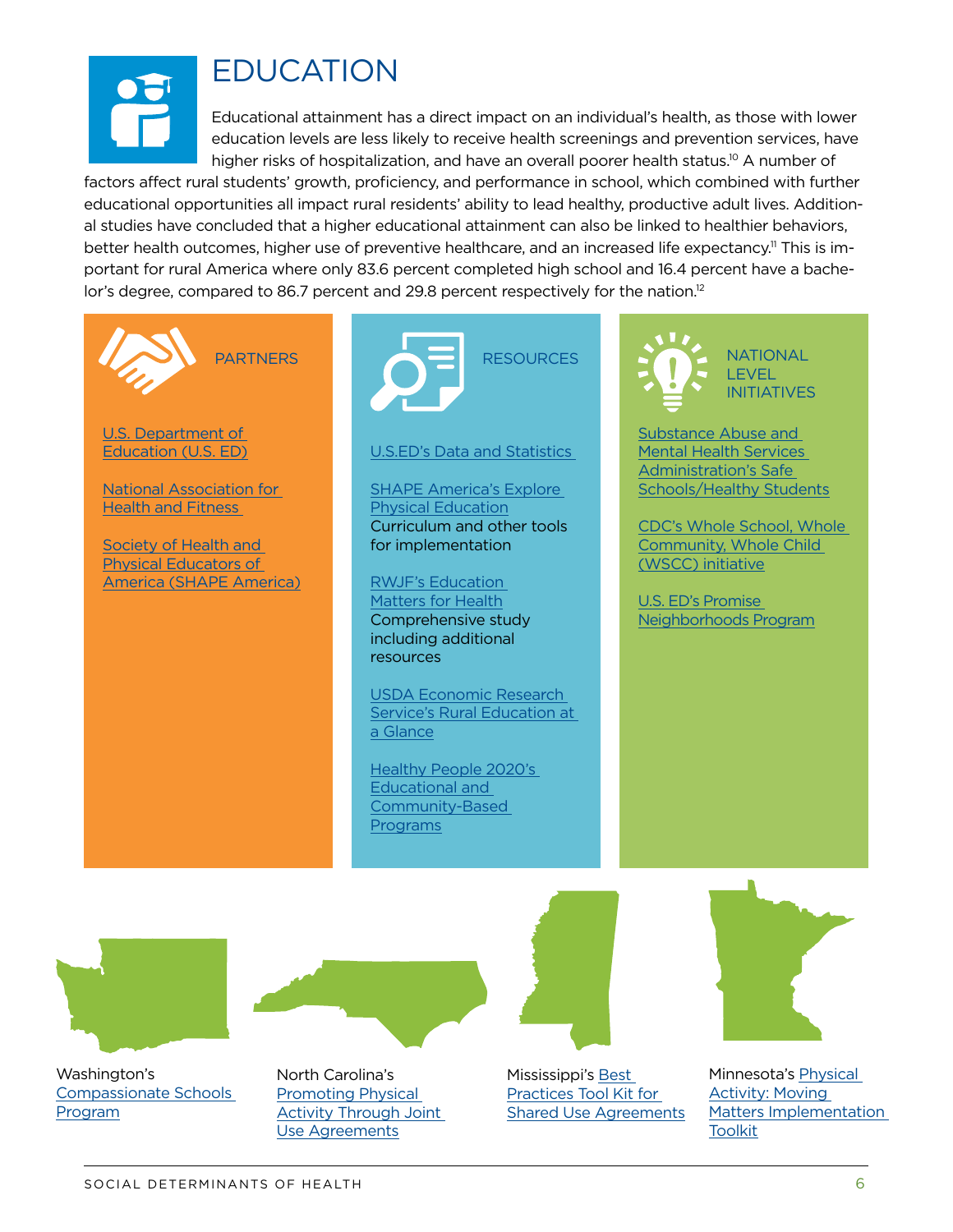

### FOOD INSECURITY

There are many difficulties in achieving access to healthy foods in rural areas either due to availability or cost. Rural American households are more likely than other areas to be food insecure, with households including children being even more food insecure.<sup>13</sup> The inability

for rural Americans to access healthy foods can be related to barriers in transportation, income levels, and even educational attainment.<sup>14</sup>



**NATIONAL** LEVEL INITIATIVES

USDA's [National School](https://www.fns.usda.gov/nslp/national-school-lunch-program-nslp)  [Lunch Program,](https://www.fns.usda.gov/nslp/national-school-lunch-program-nslp) [Summer](https://www.fns.usda.gov/sfsp/summer-food-service-program)  [Food Service Program](https://www.fns.usda.gov/sfsp/summer-food-service-program), [and](https://www.fns.usda.gov/sbp/school-breakfast-program-sbp)  [School Breakfast Program](https://www.fns.usda.gov/sbp/school-breakfast-program-sbp)

USDA's [Farmers Market](https://www.fns.usda.gov/fmnp/wic-farmers-market-nutrition-program-fmnp)  [Nutrition Program](https://www.fns.usda.gov/fmnp/wic-farmers-market-nutrition-program-fmnp)

Administration for **Community Living,** Administration on Aging's [Older Americans Act](https://www.acl.gov/programs/health-wellness/nutrition-services)  [Nutrition Program](https://www.acl.gov/programs/health-wellness/nutrition-services)

USDA's [Women, Infants, and](https://www.fns.usda.gov/wic/women-infants-and-children-wic)  [Children \(WIC\)](https://www.fns.usda.gov/wic/women-infants-and-children-wic)  [Program](https://www.fns.usda.gov/wic/women-infants-and-children-wic)

USDA's [Supplemental](https://www.fns.usda.gov/snap/supplemental-nutrition-assistance-program-snap)  [Nutrition Assistance](https://www.fns.usda.gov/snap/supplemental-nutrition-assistance-program-snap)  [Program \(SNAP\)](https://www.fns.usda.gov/snap/supplemental-nutrition-assistance-program-snap)

Feeding America's [Food and Nutrition](http://www.feedingamerica.org/our-work/hunger-relief-programs/)  [Assistance Programs](http://www.feedingamerica.org/our-work/hunger-relief-programs/) Successful programs for providing to the food insecure

Share Our Strength's [No Kid Hungry](https://www.nokidhungry.org/) campaign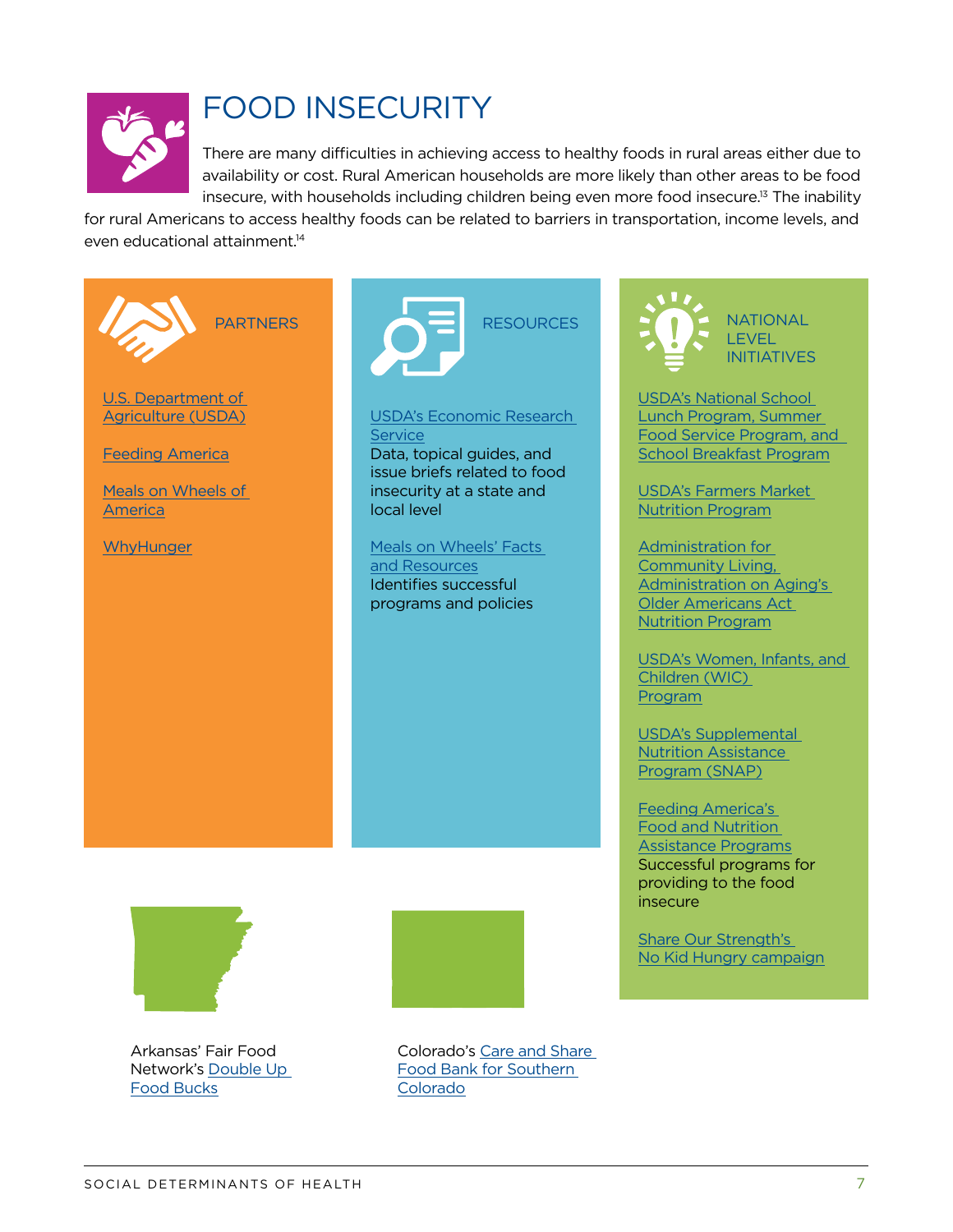#### Additional Resources and Opportunities for Collaboration

The information in this section is intended to provide links to partners, resources, and initiatives that are multi-sector approaches to addressing the social determinants of health — meaning that rather than focusing on a single sector, the listed partners, resources, and initatives may work in all sectors or multiple sectors.





America's Essential Hospitals' [Essential Communities](http://essentialcommunities.org/) Innovative programs and population health resources

ASTHO's [Health in All](http://www.astho.org/Programs/HiAP/)  [Policies: An Introduction](http://www.astho.org/Programs/HiAP/)

RWJF's [Social Determinants](http://www.rwjf.org/en/our-focus-areas/topics/social-determinants-of-health.html)  [of Health Topic Area](http://www.rwjf.org/en/our-focus-areas/topics/social-determinants-of-health.html)  **[Resources](http://www.rwjf.org/en/our-focus-areas/topics/social-determinants-of-health.html)** 

Data, literature and synopsis of each area included in social determinants of health

KFF's [Beyond Health Care:](http://www.kff.org/disparities-policy/issue-brief/beyond-health-care-the-role-of-social-determinants-in-promoting-health-and-health-equity/)  [The Role of Social](http://www.kff.org/disparities-policy/issue-brief/beyond-health-care-the-role-of-social-determinants-in-promoting-health-and-health-equity/)  [Determinants in Promoting](http://www.kff.org/disparities-policy/issue-brief/beyond-health-care-the-role-of-social-determinants-in-promoting-health-and-health-equity/)  [Health and Health Equity](http://www.kff.org/disparities-policy/issue-brief/beyond-health-care-the-role-of-social-determinants-in-promoting-health-and-health-equity/)

Community Toolbox's [Addressing Social](http://ctb.ku.edu/en/table-of-contents/analyze/analyze-community-problems-and-solutions/social-determinants-of-health/main)  [Determinants of Health](http://ctb.ku.edu/en/table-of-contents/analyze/analyze-community-problems-and-solutions/social-determinants-of-health/main)  [and Development](http://ctb.ku.edu/en/table-of-contents/analyze/analyze-community-problems-and-solutions/social-determinants-of-health/main)



ASTHO's [Integration Forum](http://www.astho.org/Primary-Care-and-Public-Health-Integration/)  Web-based platform for learning about population health initiatives from state,

#### RWJF's [Culture of Health](http://www.rwjf.org/en/how-we-work/building-a-culture-of-health.html)

local, and national partners

Multisector program aimed to create a culture of health in all communities at a grassroots level

CDC's [Health Impact in 5](https://www.cdc.gov/policy/hst/hi5/index.html) 

[Years \(HI-5\) Program](https://www.cdc.gov/policy/hst/hi5/index.html) Community-wide approaches that have an impact on health outcomes

#### CDC's [6|18 Initiative](https://www.cdc.gov/sixeighteen/)

Six ways to spend smarter for healthier people

### **CONCLUSION**

The partners, resources, and initiatives provided within this quick reference guide are intended to assist S/THO and SORH as they identify existing opportunities for collaboration on SDOH. The state examples of activities that are addressing SDOH offer opportunities for replication in other states, and a foundation for further development. To be effective, S/THO and SORH must continue to look beyond the traditional roles of rural health and public health, and to grow relationships with non-healthcare organizations to improve the health of rural and small towns all across the country.